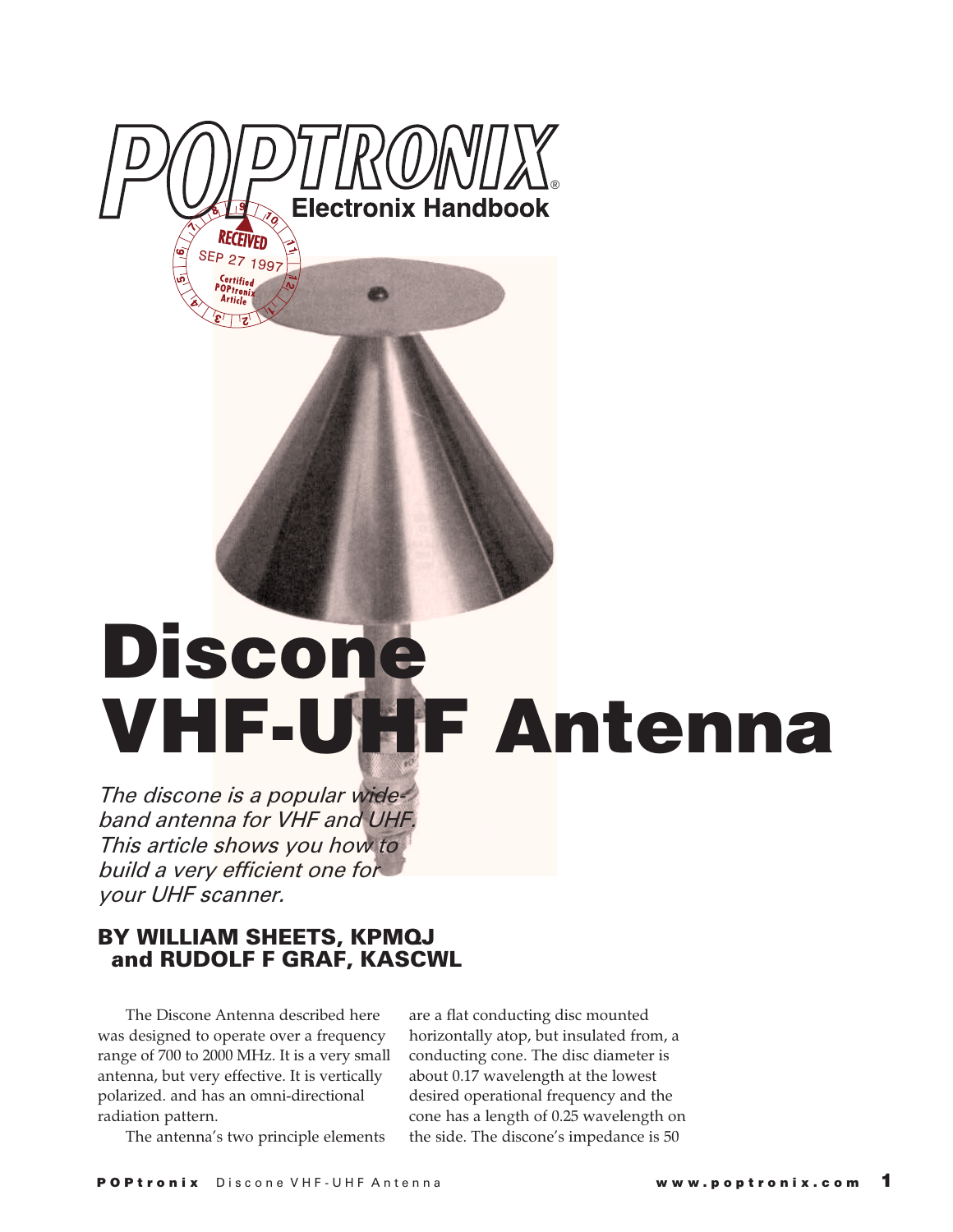

*Fig. 1*—DISCONE ANTENNA DIMENSIONS: a—view of idealized discone antenna and b—view of assembled antenna specified in this article. Equations can be used for assembled antenna and provide excellent reception results.

ohms, so it can be fed by a 50-ohm coaxial cable. The outer (shield) conductor is connected to the cone, the center conductor is connected to the disc. The antenna's actual impedance varies depending on the cone's angle, frequency, and disc-to-cone spacing. Nevertheless, discone dimensions are not very critical for optimum performance.

Figure 1-a is an idealized sketch of a true discone antenna and its basic dimensions. It was determined that the disc diameter should be 3 inches and the length of a side element of the cone should be 4-1/4 inches. The angle (Fig. 1-b) could be any angle between 25 to 40 degrees, so 30 degrees was selected for a practical reason.

The space created by the insulating washer (S) will be 1/5 Of the inside diameter of the brass tube (Fig. 2) or about 1/8 inch (thickness is not critical).

#### **Construction**

 A piece of 5/8-inch brass tube is used to support the discone and is the outer conductor of the feedline (Figs. l-b and 2). This tube has an inside diameter of 19/32 inch. With commonly available 1/4-inch brass rod used for an inner conductor, the section of coaxial line that results has a 52 ohm impedance.

The exact impedance is not too critical and less than 10% variation in impedance should not cause reception problems. The length of the brass tube is up to the discretion of the builder. The loss due to the added length is negligible. A 5-1/2 inch length of brass tube was used in the discone illustrated here, but up to about two feet of tubing should present no problems. Longer lengths will require some mechanical modifications in order to ensure that the line geometry remains concentric and reasonably rigid. This becomes a construction problem and should be avoided.

Theoretically, the cone of the discone should come to a point. However, it can be truncated to allow the brass tube to be soldered to it. The disc is fastened to the brass rod (Fig. 3) by a screw which fits into a tapped hole in the center conductor. A shoulder insulator made from plastic faucet washers keeps the brass rod concentric with the inner wall of the brass tube and provides a spacing between the disc and cone of about 0.125 inch. The bottom end of the line section is soldered to a type N UHF connector. A small clamp or U bolt can be used to mount the antenna to a mast.

#### **Sheet metal work**

The disc and cone were cut from 0.019 gauge copper flashing stock (Fig. 2) purchased from a local plumbing supply house. Since the angle selected is 30 degrees, a half-circle pattern is needed to form the cone. Cut the cone and disc according to pattern. A little overlap tab, as shown in Fig. 2, allows for soldering after the cone is formed. Use shears and wear heavy gloves as copper tends to cut flesh with sharp razor-like edges. File all edges smooth.

The cone is formed by first drawing radial lines on the inside surface, bending the pattern a little at each line around a block of wood or steel, and repeating the process until the pattern edges meet. The cone should be a fairly good, even, circular shape. Make sure the hole at the top will fit the 5/8-inch brass tube snugly. Clean the edges and soldering surfaces with fine (No. 0) steel wool. Clamp the edges of the cone together with the tab underneath and solder using 60/40 solid-core solder and liquid flux. Next, clean the brass tube with fine steel wool and solder the cone to the brass tube as shown in Fig. 3. Make sure the brass tube is symmetrical and concentric in the cone. Carefully clean all flux residues using hot water and baking soda, followed by a final rinse in hot water.

Cut the brass rod to the same length as the brass tube. Drill a #36 hole in each end 1/2-inch deep. Use a drill press if possible, and center punch each end to prevent the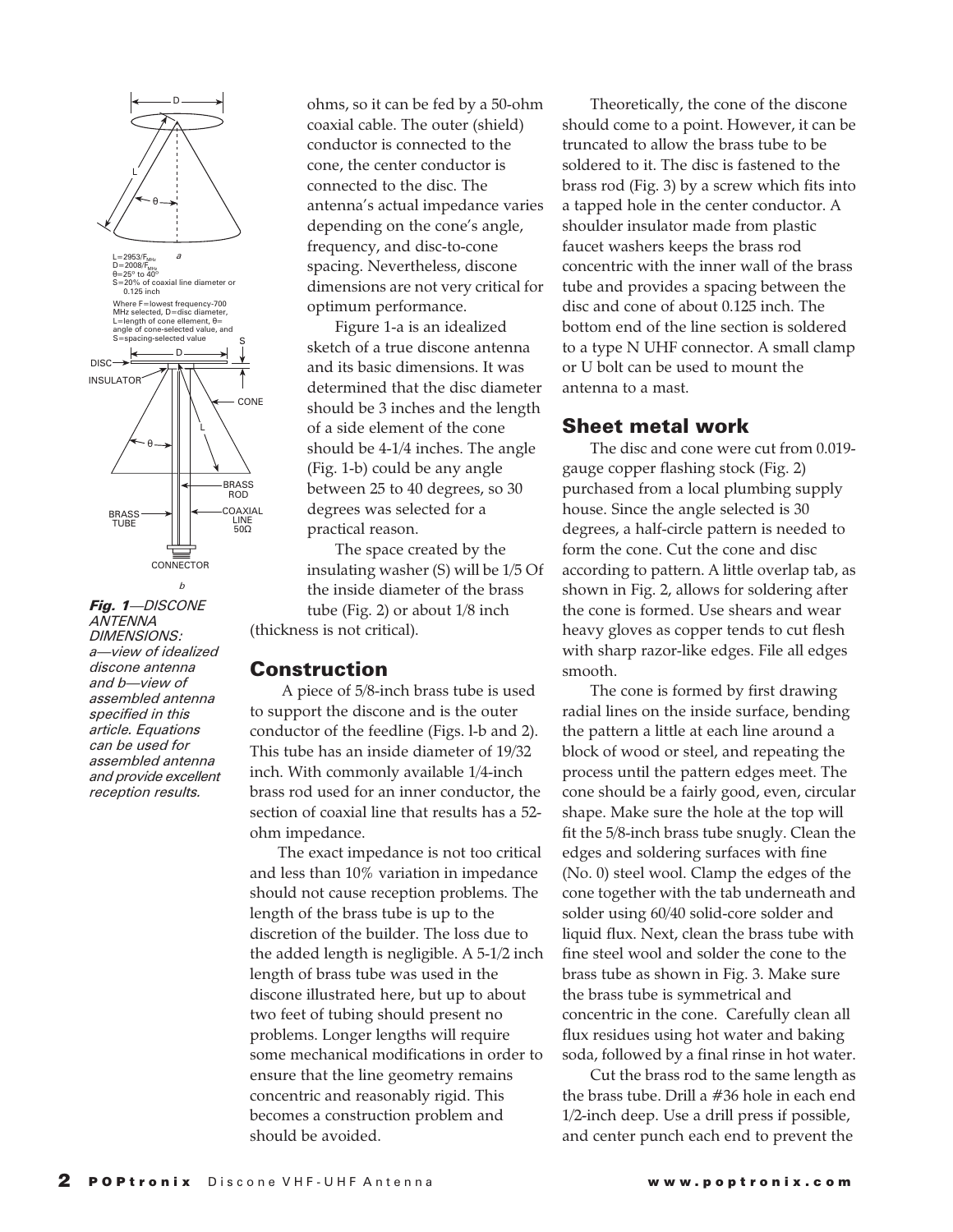drill from "walking". The rod has to be held by a vise or clamp to do this. Tap one end of the brass rod for a 6-32 screw thread.

Make a shoulder-washer insulator as shown in Fig. 2 from two plastic washers. The top larger washer should be 3/4- inch diameter by 1/8-inch thick and the center hole should be large enough to pass a 6-32 screw (#28 drill hole), but not larger than 3/16 inch. The bottom washer should be press fit into the brass tube whose inside diameter is 19/32 inch. The center hole should be 1/4-inch diameter to pass the 1/4-inch brass rod. Glue the washers together to form a shoulder washer. Now trial fit the entire discone assembly together. Trim the length of the center conductor so the top of the shoulder washer rests on the end of the brass tube. When the parts fit properly, you are ready to solder. Clean the brass rod and the rear of connector flange with fine steel wool. The surfaces should be shiny. Using 60/40 rosin core solder, solder the untapped end of the brass rod to the type N UHF connector's center pin. Use at least a 100-watt soldering iron. Next, insert this assembly into the lower end of the 5/8-inch brass tube. Insert a 6- 32 by 1/2-inch long, brass, roundhead screw through the center of the copper disc, the insulator, and into the tapped hole in the end of the brass rod. Tighten the screw enough to hold the parts together and hold them in place for soldering. Make sure the brass tube is centered on the flange of the connector. Now, solder the connector's flange to the brass tube all around the seam. Use only enough solder to do the job. Check for shorts with an ohmmeter. There should be an infinite resistance between the disc and cone, and the center terminal and flange of the type N connector. Next, check that zero resistance (short circuit) exists

between the disc and the center terminal of the connector.

Clean all flux residues and the discone construction is done. Alcohol is good for removing rosin flux. Clean with alcohol only outdoors and away from fire as



alcohol can be toxic and is highly flammable.

If you have suitable equipment, check the antenna's VSWR at the frequencies of interest. The prototype's measured VSWR was found to be better than 1.5 to 1 at 910 and 1289 MHz. The use of type N connectors in the test cable setup is preferred.

#### **Mount it**

The discone can be mounted to a mast with clamps. Fasten clamps around lower